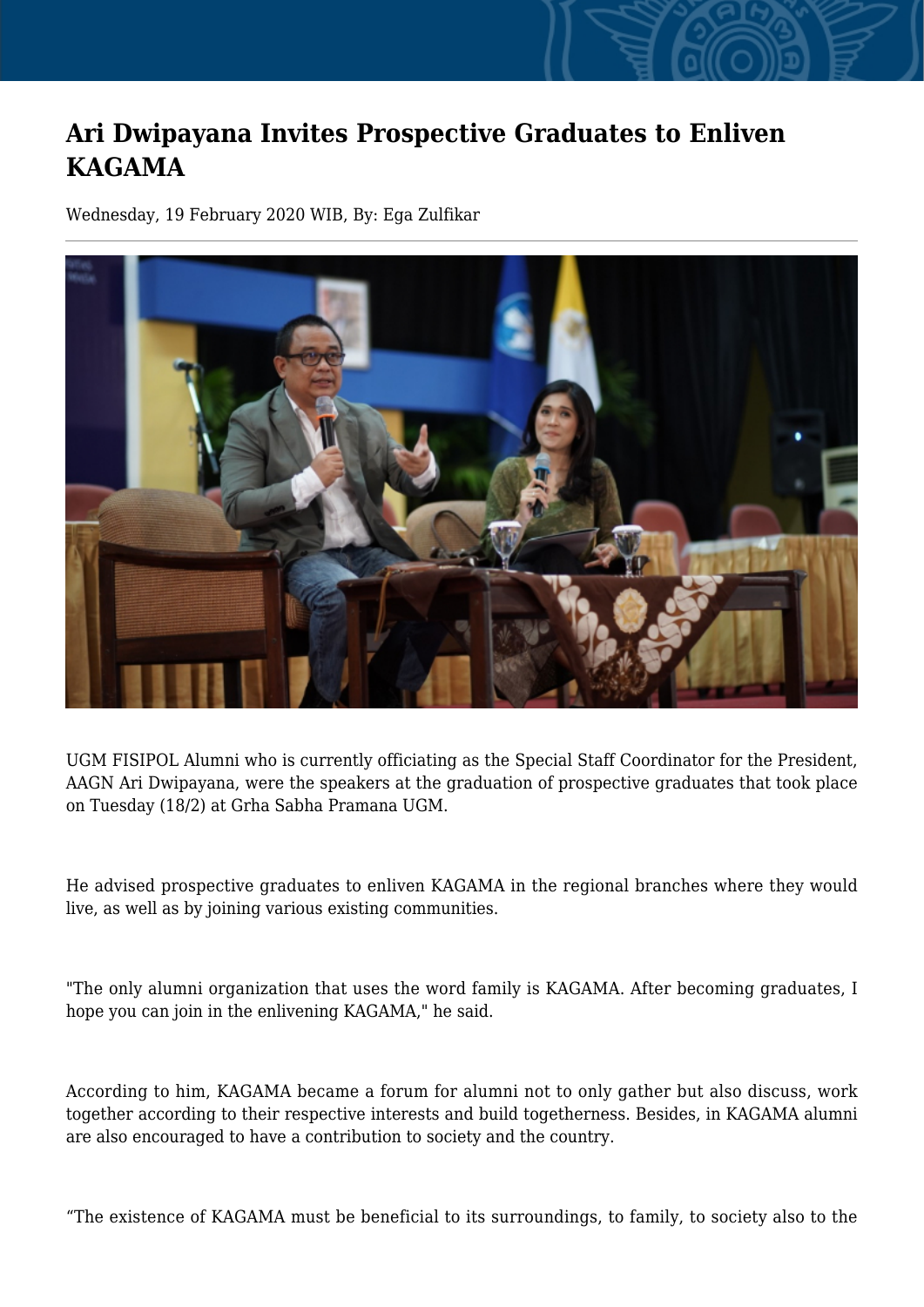

country," Ari said who is also PP KAGAMA Secretary-General.

He shared the story of his struggle when studying at UGM, the journey after graduating and also when he starting his career to the prospective graduates. Before he was known as a book writer, he had been long ago liked writing habits during college when he often got assignments to write papers or essays.

He also wrote several articles which he sent to various local and national mass media. His efforts did not immediately produce results. Many times his writings were rejected for certain reasons, it made him even more eager to improve and write back.

According to him, his perseverance also needs to be owned by prospective graduates because it is not necessarily that their efforts are directly producing results as what they have been desired.

"If at first you don't succeed, try, try again," he said.

He also added that UGM Alumni, must excel, take root, unite, be brothers, and share. UGM students have been known not only for achievement but also for sharing. He hopes that these prospective graduates have a concern that encourages them to share with people who need help.

Ari Dwipayana himself was called by President Joko Widodo with a special assignment as the Special Staff Coordinator for the President in the second period of his administration after he had previously served as a special staff in politics and government. In the position he currently occupies, he is surrounded by several special millennial staff who according to him have a myriad of achievements and strong roots.

He said that these millennials could be an example for the young generation of Indonesia, including UGM alumni, to make their contributions armed with the creativity and knowledge they had gained at UGM.

"Ladies and gentlemen, you can produce anything, work on it, and you can achieve the highest achievements if you want to do it. Who knows if you guys someday will be the president's special staff," he said.